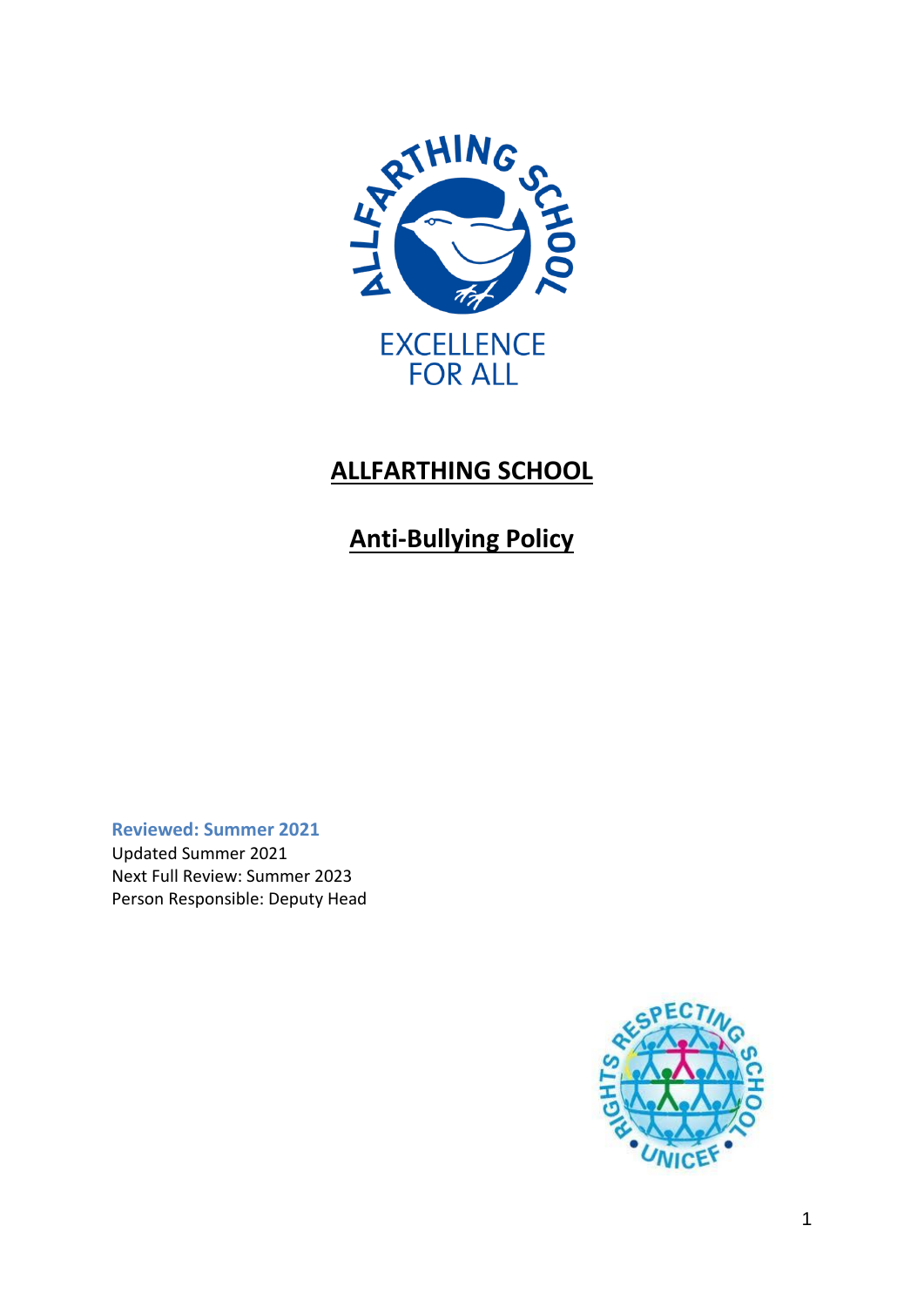#### **Policy objectives**

 **Bullying is not tolerated and is dealt with effectively, safeguarding the welfare of those involved.**

#### **We aim to:**

- Ensure all staff, pupils, parents and governors know the school anti-bullying policy and understand their role in preventing bullying.
- Make clear the procedures for dealing with bullying are understood and followed consistently by all members of the school community.
- Raise awareness that school staff can also be bullied by pupils, parents or by other staff.
- Share the content of the policy with parents annually through the CFC Committee. We will alert the whole parent body in the bulletin whenever it has been reviewed and offer copies, with staff annually and with children on an on-going basis throughout the year during antibullying week, in assemblies and in PSHE lessons.

#### **We will do this by:**

- Ensuring that the policy is agreed by Governors at the main meeting in the Spring Term.
- Introducing all staff to the contents of the policy to ensure that they understand the procedures both when dealing with bullying or when they feel that they are being bullied.
- Ensuring that the children are familiar with relevant content and feel confident to follow procedures. This will be done through assemblies and PHSE content of the curriculum
- Making the policy available to all parents and staff and encouraging them to be familiar with the content of the policy.
- Recording all incidents of bullying and ensuring that all procedures are being followed by all the members of the school community who are involved.

## **School definition of bullying agreed by pupils, parents and staff though the CFC Committee and in liaison with the School Council.**

We consider bullying to be '**any behaviour deliberately intended to hurt, intimidate, frighten or exclude". (Source :Wandsworth Anti-bullying Strategy.** ) This would be behaviour or actions overtime and not necessarily one off, isolated incidents. The latter would be dealt with under the behaviour policy and the "Good to be Green" behaviour scheme.

This would include any situation where a child or adult feels uncomfortable and involves any kind of hurt, whether physical, verbal or psychological. It can however be a single frightening incident, which casts a shadow over a person's life, or could be a series of such incidents.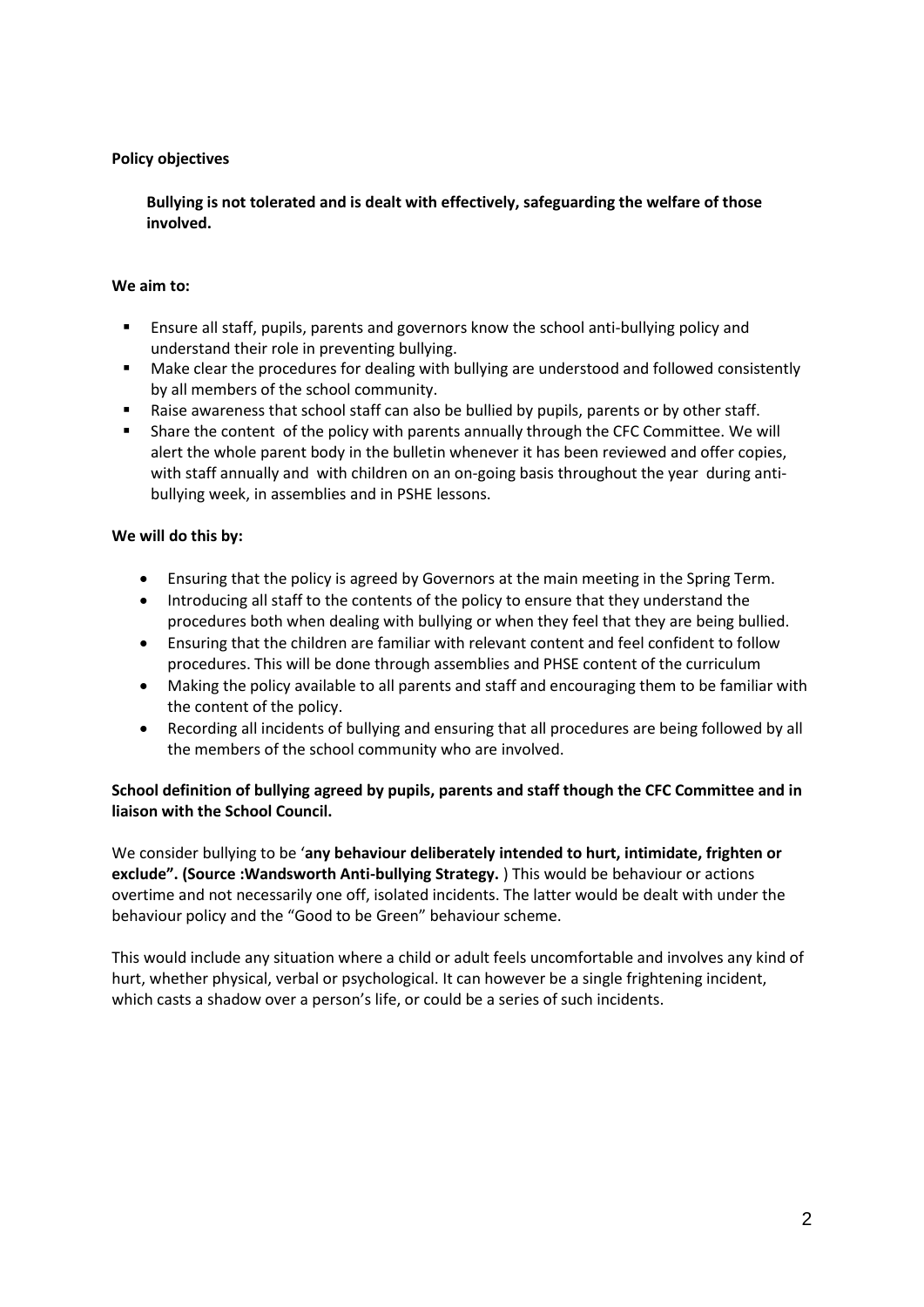## **Defining bullying**

It is vital that staff assess the true nature of an incident before applying any of these strategies. There are many different types of behaviour that we class as bullying. Each requires an appropriate response.

| Verbal bullying - Remarks which are aimed at insulting another person                                             |                                                                                |                                                                                                                            |  |  |  |  |
|-------------------------------------------------------------------------------------------------------------------|--------------------------------------------------------------------------------|----------------------------------------------------------------------------------------------------------------------------|--|--|--|--|
| <b>Personal Aspects</b>                                                                                           | <b>Social Aspects</b>                                                          | <b>Criminal Aspects</b>                                                                                                    |  |  |  |  |
| name calling<br>п                                                                                                 | alienating a person from<br>ш<br>their friends and social                      | coercing people or daring<br>Ű.<br>them to do illegal acts                                                                 |  |  |  |  |
| belittling comments, jokes<br>п<br>or verbal attacks based on<br>appearance, disability,<br>home situation, race, | groups<br>damaging a reputation<br>٠                                           | inciting others to do<br>п<br>dangerous things                                                                             |  |  |  |  |
| culture, income, class,<br>sexuality, faith, religion,<br>family or gender                                        | excluding from or not<br>п<br>including in small or larger<br>group activities | inciting hatred towards an<br>п<br>individual or group: faith,<br>disablist, homophobic,<br>transphobic, religious, racist |  |  |  |  |
| nasty teasing                                                                                                     | spreading rumours<br>٠                                                         | or sexist                                                                                                                  |  |  |  |  |
| making personal threats                                                                                           | using sexually abusive or<br>٠<br>suggestive language to                       | sexual harassment<br>п                                                                                                     |  |  |  |  |
|                                                                                                                   | exclude a person or group                                                      | threats about damaging a<br>п<br>person, their family, friends                                                             |  |  |  |  |
|                                                                                                                   | malicious gossiping<br>٠                                                       | or property                                                                                                                |  |  |  |  |
|                                                                                                                   |                                                                                | intimidating telephone calls<br>п<br>taunting: racist,<br>п<br>homophobic, sexist,<br>disablist, religious                 |  |  |  |  |

| <b>Non-verbal bullying</b> |                                        |                                                                        |                         |  |  |  |
|----------------------------|----------------------------------------|------------------------------------------------------------------------|-------------------------|--|--|--|
| <b>Personal Aspects</b>    |                                        | <b>Social Aspects</b>                                                  | <b>Criminal Aspects</b> |  |  |  |
| ٠                          | intimidation through<br>gesture        | setting someone up to take<br>ш<br>٠<br>the blame publicly             | stalking                |  |  |  |
|                            | dirty looks<br>sending written threats | excluding someone $-$ not<br>п<br>speaking or interacting with<br>them |                         |  |  |  |
|                            |                                        | using any identifiable<br>gesture of rebuff (eg<br>'Kissing Teeth')    |                         |  |  |  |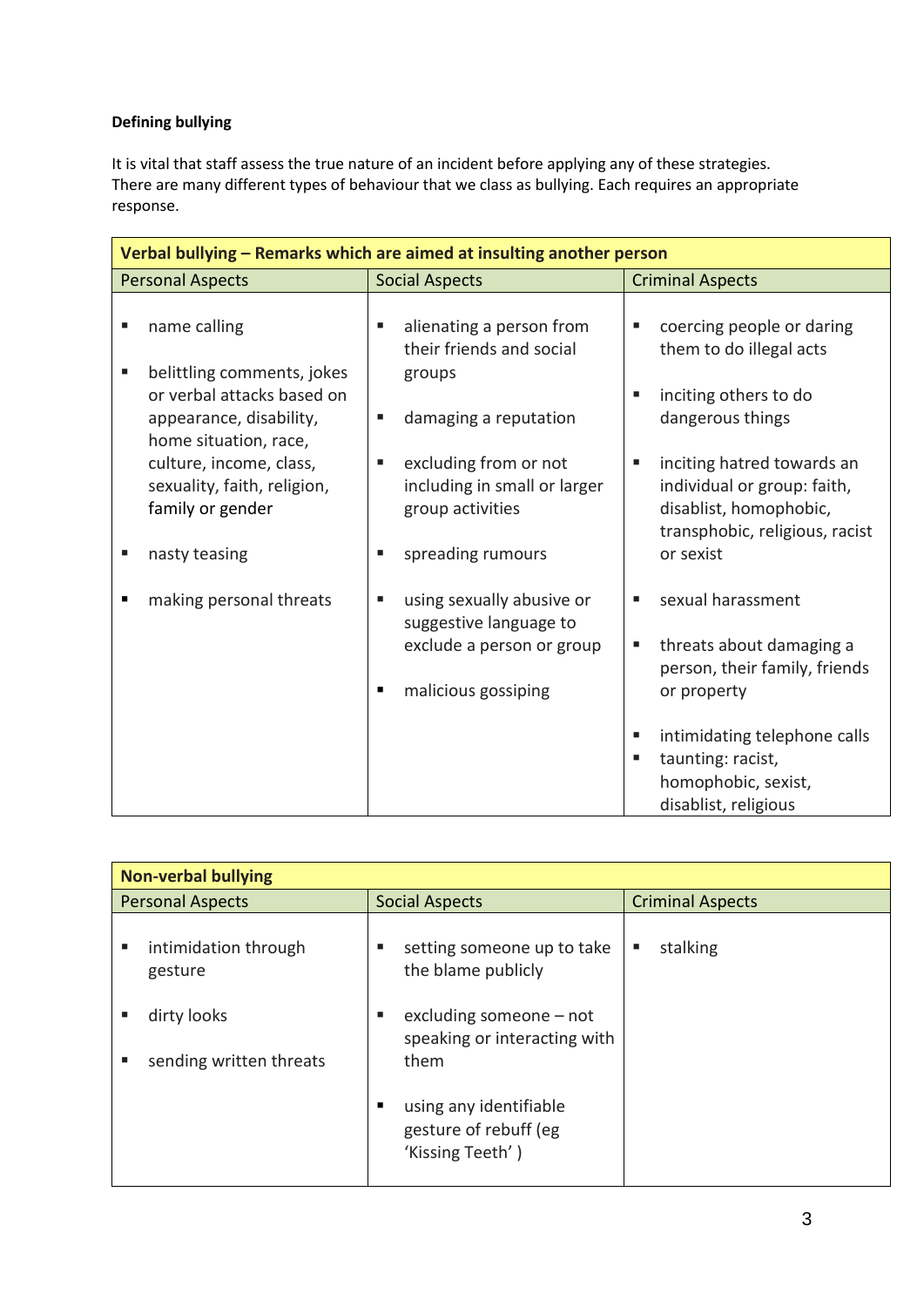| <b>Physical bullying includes:</b>                                                                                                                                                                                                                                 |                                                                                                                                                                                                                                                                                                                                | An indirect attack on property or belongings<br>٠<br>A direct physical attack on a person<br>٠                                 |                                                                                                                                                                                                                                                                                 |
|--------------------------------------------------------------------------------------------------------------------------------------------------------------------------------------------------------------------------------------------------------------------|--------------------------------------------------------------------------------------------------------------------------------------------------------------------------------------------------------------------------------------------------------------------------------------------------------------------------------|--------------------------------------------------------------------------------------------------------------------------------|---------------------------------------------------------------------------------------------------------------------------------------------------------------------------------------------------------------------------------------------------------------------------------|
| <b>Personal Aspects</b>                                                                                                                                                                                                                                            | <b>Social Aspects</b>                                                                                                                                                                                                                                                                                                          |                                                                                                                                | <b>Criminal Aspects</b>                                                                                                                                                                                                                                                         |
| beating<br>п<br>biting<br>Е<br>choking<br>Е<br>kicking<br>п<br>punching<br>п<br>shaking<br>п<br>slapping<br>п<br>tripping<br>п<br>Ē,<br>spitting<br>hitting<br>п<br>poking<br>п<br>throwing<br>п<br>shoving<br>п<br>urinating<br>п<br>groping or unwanted touching | Social aspects of physical bullying<br>Include embarrassment and<br>public humiliation<br>Group bullying -<br>when a child or young person is<br>outnumbered or picked on in<br>some of the following ways:<br>blocking the way<br>٠<br>demanding money<br>٠<br>٠<br>things in front of others<br>٠<br>stolen and/or ridiculed | being forced to participate in<br>embarrassing initiation rites<br>being forced to do unwanted<br>having belongings destroyed, | physical assault including<br>ш<br>"happy slapping" or similar<br>stealing<br>ш<br>criminal damage<br>П<br>threatening with a weapon<br>п<br>using a weapon to inflict harm<br>$\blacksquare$<br>(assault)<br>extortion with threats<br>п<br>sexual abuse, sexual violence<br>ш |

| Technological Bullying: (NB. This is often carried out anonymously)                                                                                                                                                                                       |                                                                                                                                           |                                                                                                                                 |  |  |  |  |  |
|-----------------------------------------------------------------------------------------------------------------------------------------------------------------------------------------------------------------------------------------------------------|-------------------------------------------------------------------------------------------------------------------------------------------|---------------------------------------------------------------------------------------------------------------------------------|--|--|--|--|--|
| <b>Personal Aspects</b>                                                                                                                                                                                                                                   | <b>Social Aspects</b>                                                                                                                     | <b>Criminal Aspects</b>                                                                                                         |  |  |  |  |  |
| Sending threatening or<br>п<br>intimidating comments via:<br>email<br>п<br>text messages<br>п                                                                                                                                                             | Taking embarrassing or<br>٠<br>humiliating pictures or video<br>clips on mobile phones which<br>may also be sent or shared<br>with others | Using any of these<br>$\blacksquare$<br>technological<br>methods to threaten,<br>intimidate or harass an<br>individual or group |  |  |  |  |  |
| internet forums<br>п<br>instant messaging<br>٠<br>internet chat rooms<br>٠<br>personal websites<br>٠<br>creating web pages which aim<br>п<br>to intimidate psychologically<br>and/or physically threaten, or<br>socially damage an individual<br>or group | setting up or contributing to<br>٠<br>online forums or websites,<br>where users post malicious<br>comments about a person or<br>group     |                                                                                                                                 |  |  |  |  |  |
| making malicious or prank<br>$\blacksquare$<br>phone calls                                                                                                                                                                                                |                                                                                                                                           |                                                                                                                                 |  |  |  |  |  |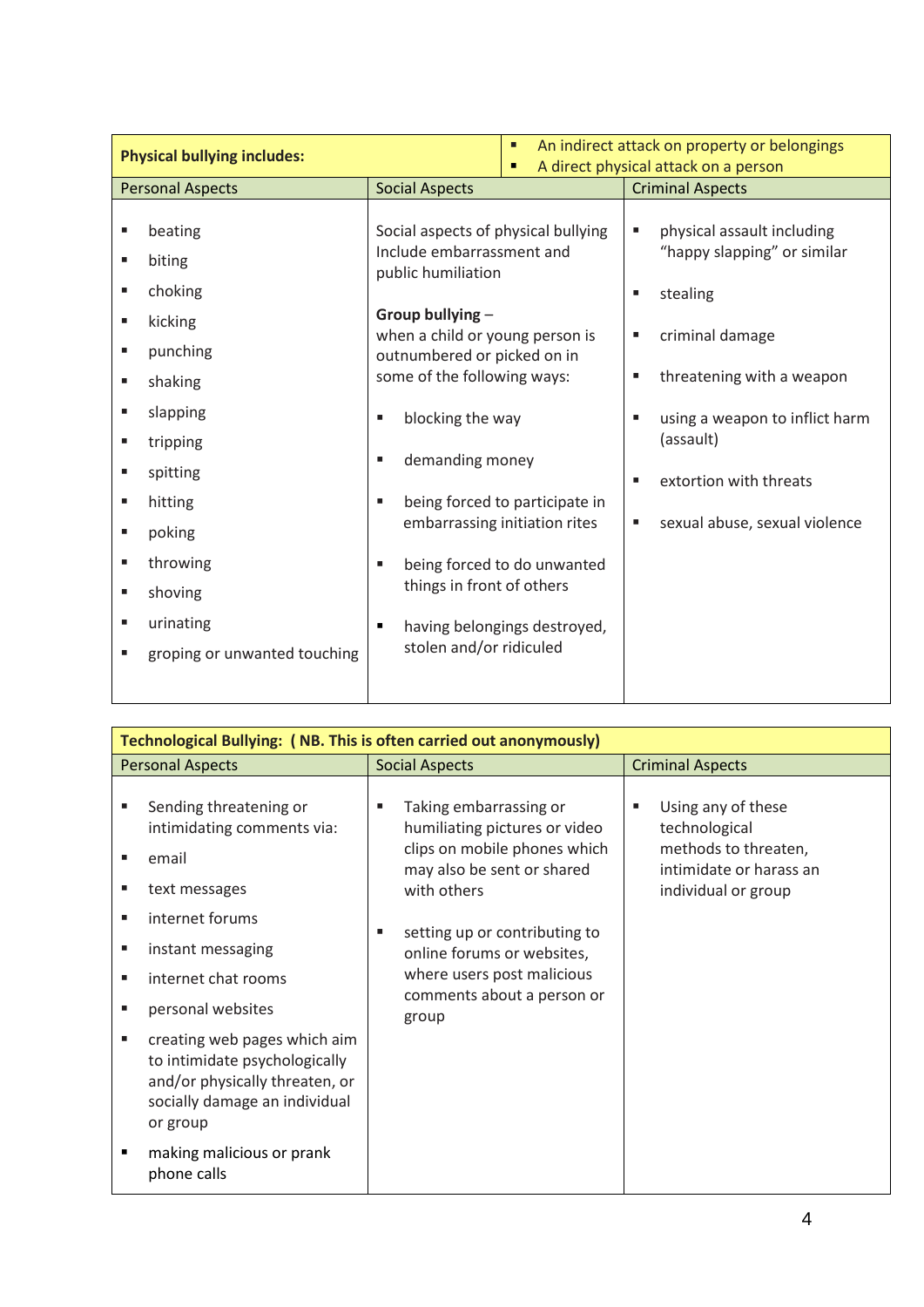#### **(Source: Wandsworth Anti-bullying Strategy)**

#### **Let's be clear when it's not bullying**

It is not bullying when children of a similar age and size find themselves disagreeing, having an argument or even fighting, without imbalance of power or use of intimidation. The experience of conflict is upsetting for those involved but it is not bullying.

However, unresolved disagreements and the failure to manage anger or resentment can sometimes escalate when one person retaliates by constantly picking on the other. A pattern of bullying can emerge if conflict is not dealt with at an early stage. **(Source: Wandsworth Anti-bullying Strategy)**

All staff need to be aware of these potential bullying situations.

Parents should know that it is against the law for any child under the age of 13 to have access to social networking sites and act accordingly. **(Source: Wandsworth Anti-bullying Strategy)**

#### **What could make a person vulnerable ?**

- Race, religion or culture
- Special educational needs or disabilities(SEN/D)
- Sexual orientation
- Gender
- Appearance and medical conditions
- Home circumstances

#### **Signs and symptoms**

A change in a child's behaviour or personality might be caused by anxiety over bullying. Staff, parents and children should be on the lookout for a child exhibiting the following symptoms:

- **F** Tearful and/or isolated
- Becomes withdrawn, starts stammering, stops eating
- Regularly has books, clothes or possessions "go missing"
- Reluctant to join in or come to school
- **Intent on causing disruption**
- **■** Underachieving
- Over-sensitive to criticism
- Not at ease with themselves and/or their efforts in class.

It is important to note that while the above symptoms may be due to the impact of bullying, they could be the result of other serious issues experienced by a child such as emotional and behavioural difficulties (EBD), witnessing domestic violence at home, sexual abuse etc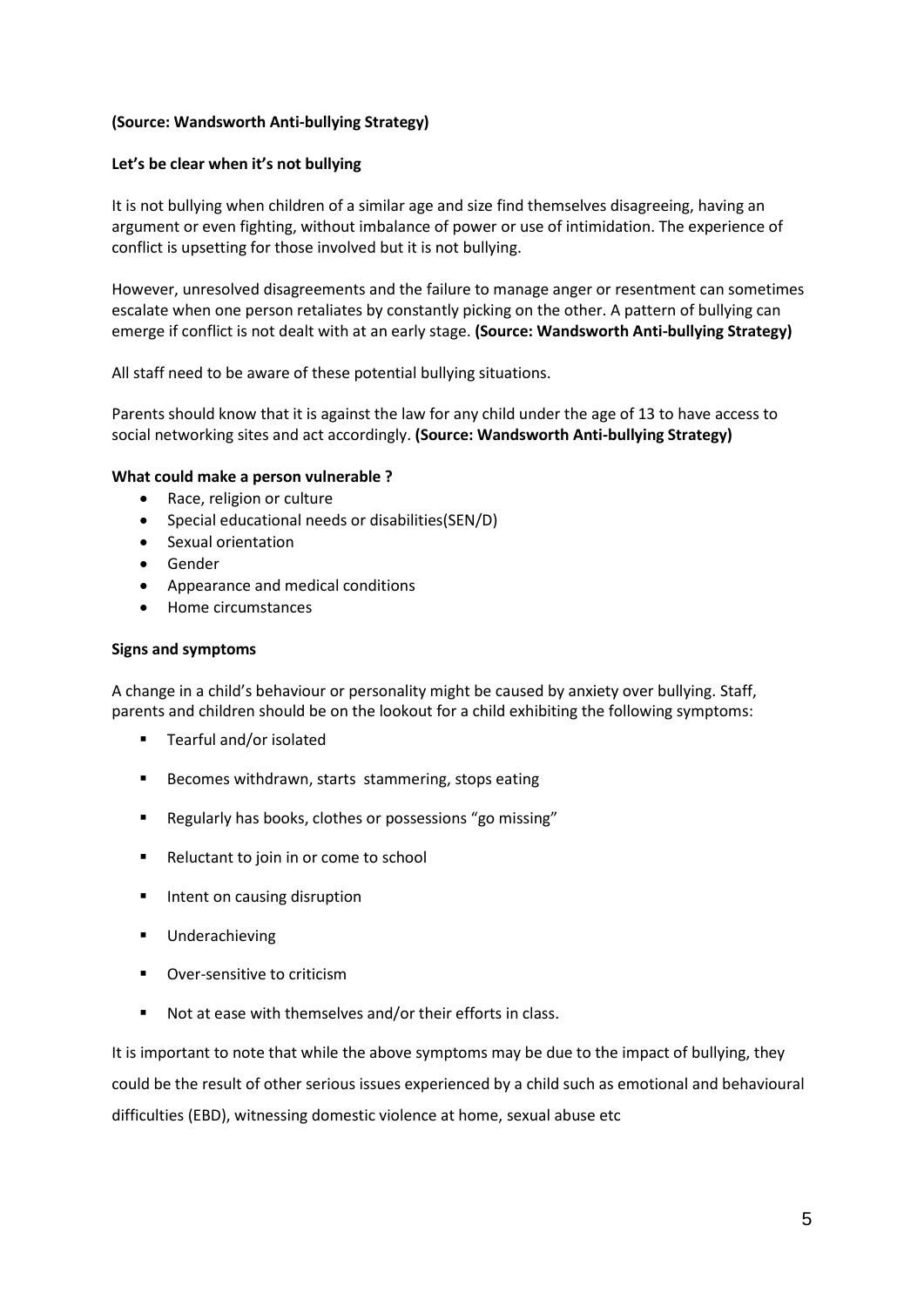## **Prevention**

Children and staff need to know that the school has a policy and will not tolerate bullying in any form. '**Zero tolerance to bullying!'** must be the message.

Pupils should be encouraged to talk about their problems with clearly identified personnel, including staff, parents, pupils and governors and it should be stressed that this does not constitute 'telling tales'.

The school has a number of measures throughout the year to establish a whole-school approach to preventing bullying. These include:

- Anti-Bullying Week each year to raise awareness of bullying and to reinforce the message that bullying behaviours are not acceptable.
- Peer Mentors. A group of trained children provide support to others through listening, helping children to think through their problems and consider their options. They act as peer mentors and are available in the playground to help manage certain appropriate issues. Their contribution is monitored by the MMS Team, the PSHCE Lead and the DH.
- Anti-bullying also features at school assemblies throughout the year.
- Drama, role-play, novels etc are used within the formal curriculum to help pupils understand the feelings of bullied children and to practise the skills they need to avoid bullying.
- Children are helped to understand what bullying is and how to stop it through PHSE lessons and through the use of appropriate resources such as the PATHS curriculum resource.
- PHSE sessions would also include discussions around the appropriate use of ICT and Internet Safety.
- Structured playground activities and close monitoring/supervision of play areas at break and lunch times
- Talks and assemblies from members of the community (e.g. the Police)

**Staff** 

- The Head Teacher, Deputy Head and PATHs manager will be responsible for monitoring this policy and for training and induction associated with its implementation.
- The Deputy Head Teacher holds regular meetings, which include discussion around bullying, with playground staff and lunchtime supervisors, throughout the year.
- In line with school policy, class teachers will record any significant incidents that occur in the playground using My Concerns.

Parents and the Community

- Allfarthing will consult with parents regarding this policy and is interested in gaining feedback through meetings and other activities; for example, by involving parents and governors in the review of this policy and asking questions about bullying in our Parent and Pupil surveys.
- The school is keen to offer opportunities for training and/or discussion. This now takes place as a regular event during Anti-Bullying Week each November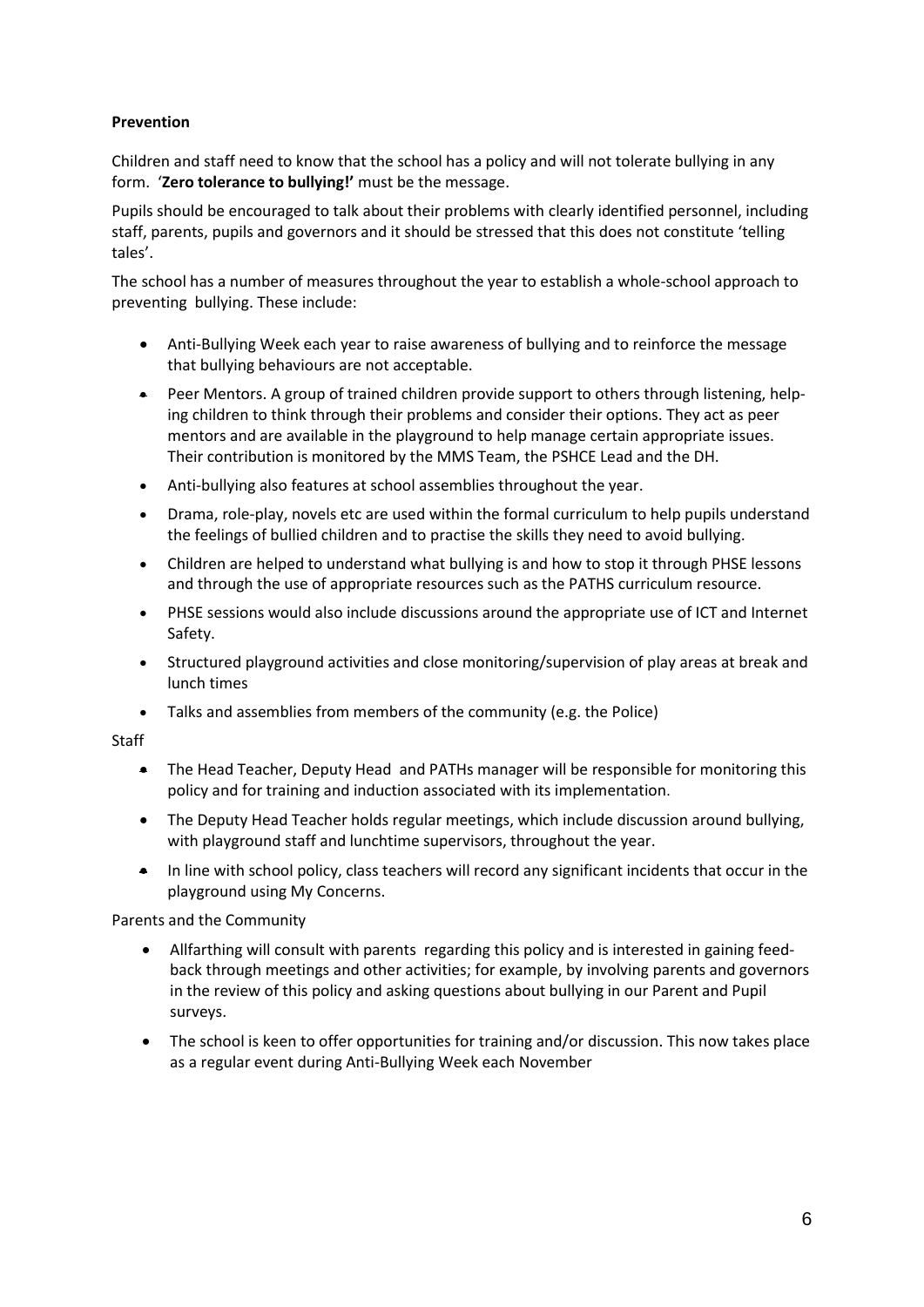#### **When bullying has been identified**

If bullying does occur, all parties should know who to inform and be confident that incidents will be dealt with promptly and effectively. Children and adults need to feel that they will be listened to, believed and helped.

If a **parent** believes their child has been bullied, they should discuss the matter immediately with their child's teacher. If behaviour continues and they are unsatisfied with the outcome, parents can request a formal meeting with the teacher and the Deputy Head when appropriate.

Bullying usually occurs out of sight of an adult. However should **staff** observe or become aware of bullying behaviour. They should inform the class teacher and the Deputy Head who will keep a record of any persistent bullying behaviour. An incident form will be completed and the procedure as described above will be followed.

Once bullying behaviour has been identified, the school will investigate and take steps to address it using a **restorative justice** approach wherever possible.

#### **When a child discloses that he/she is being bullied, a member of staff who the child trusts will:**

- Find a quiet place to speak to the child without interruption.
- Express concern and tell the pupil that they want to help.
- Ask the child to tell them about the bullying that they are experiencing.
- Tell them that many people are bullied in life, but that no one should have to experience that sort of behaviour.
- Let them know that if they are experiencing bullying it is their right to get help to stop it, and it is the school's duty to provide that help.
- Be prepared to listen in a non-judgemental way without rushing in and frightening the child.
- Acknowledge the inappropriate treatment of the child but refrain from using the term 'victim' which can affect their self-esteem.
- Encourage them to record and report any incident of bullying that they experience. (This will help them feel less isolated and in more control.)
- Tell them never to endanger themselves by standing up to bullies particularly in a situation where they are outnumbered.
- Help them to make a "safety" plan to empower them to take the appropriate action should any further incidents occur.
- Remember to give a copy of the report of the bullying incident to the class teacher and the Deputy Head. This should be done as soon as possible and within the same school day ideally in time to allow the class teacher to discuss it with parents/carers at the end of the school day.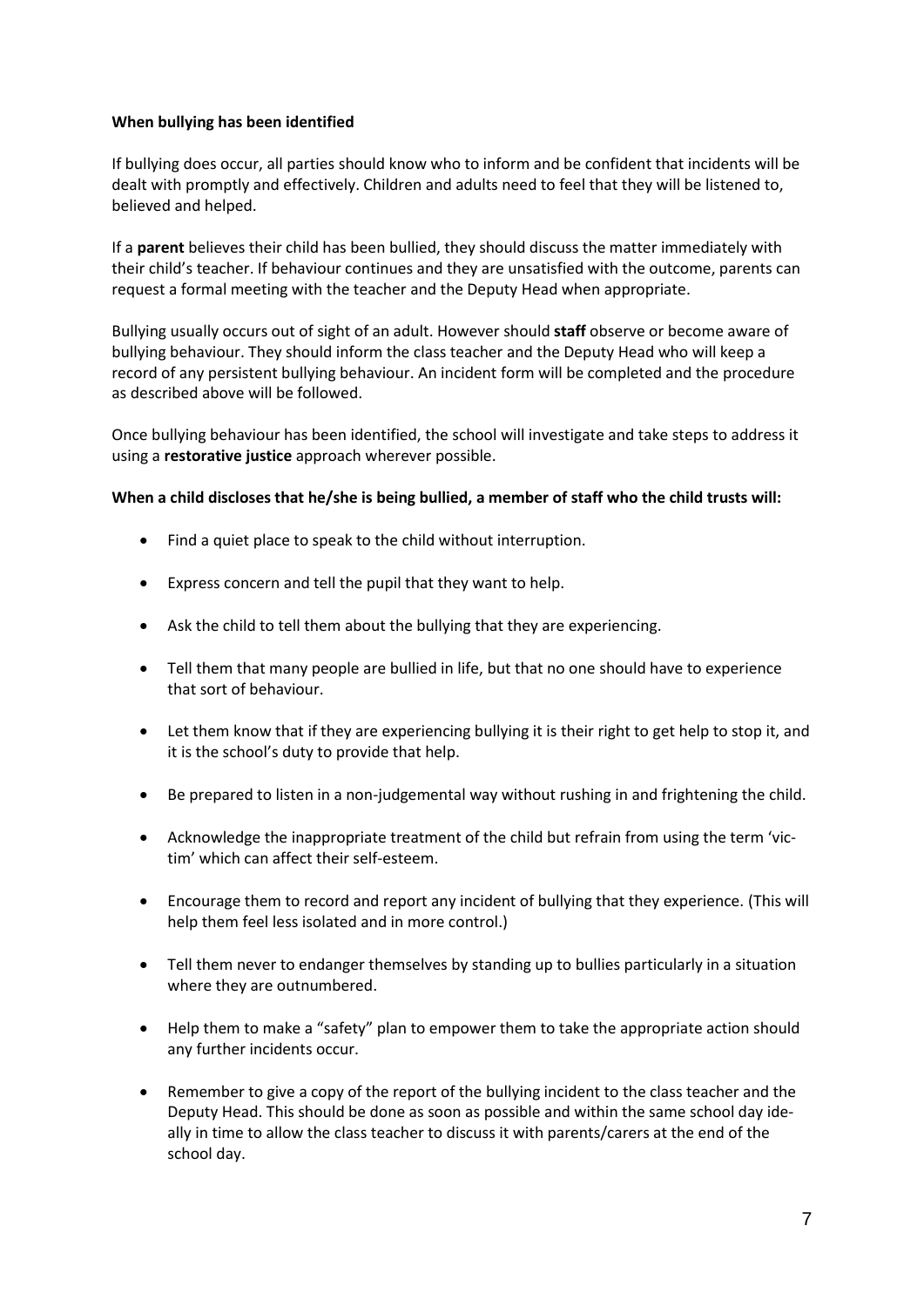#### **(Source:Beatbullying)**

#### **Following on from the above:**

- The class teacher will seek to reconcile pupils, and inform the parents/carers of the bullying either verbally or, if they are not able to contact the parent for any reason, in writing.
- The class teacher will decide appropriate consequences, in line with the school policy, as well as an agreed programme of support in order to change the behaviour of the perpetrator. As each case is different, the teacher will set clear sanctions and communicate them clearly to the children involved and parents. The Deputy Head Teacher will be kept informed.
- Responses may also vary depending on the type of bullying being reported. For example, we will follow the Wandsworth Safeguarding Children Board (WSCB) E Safety Policy in relation to cyberbullying.
- To monitor behaviours going forward, the class teacher and teaching assistant will observe behaviour in the classroom, and playground staff, lunchtime supervisors and if appropriate, other staff such as the SEN coordinator, will be told of the incident so they look out for bullying behaviour out of the classroom and during break times. This will be done with discretion and as far as possible respecting the child's need for confidentiality, until the bullying has ceased. It will be the role of the Deputy Head, having been informed by the class teacher, to make sure the necessary staff are notified.
- When behaviour improves, then sanctions can cease and praise be offered to build the bully's self-esteem. Please remember self- esteem is essential. Rarely does a child with good levels of self-esteem get involved in bullying behaviour.
- If bullying continues, parents and the child involved will be invited to a meeting with the class teacher and the Deputy Head and a plan with SMART (Specific, Measurable, Achievable, Realistic, Time-bound) behavioural targets will be set up and agreed. The Head Teacher will be informed and a record will be kept.
- If bullying repeats or is persistent over the period of the Behaviour Plan, the Head Teacher or Deputy Head Teacher will invite all parents and children involved to a face to face meeting.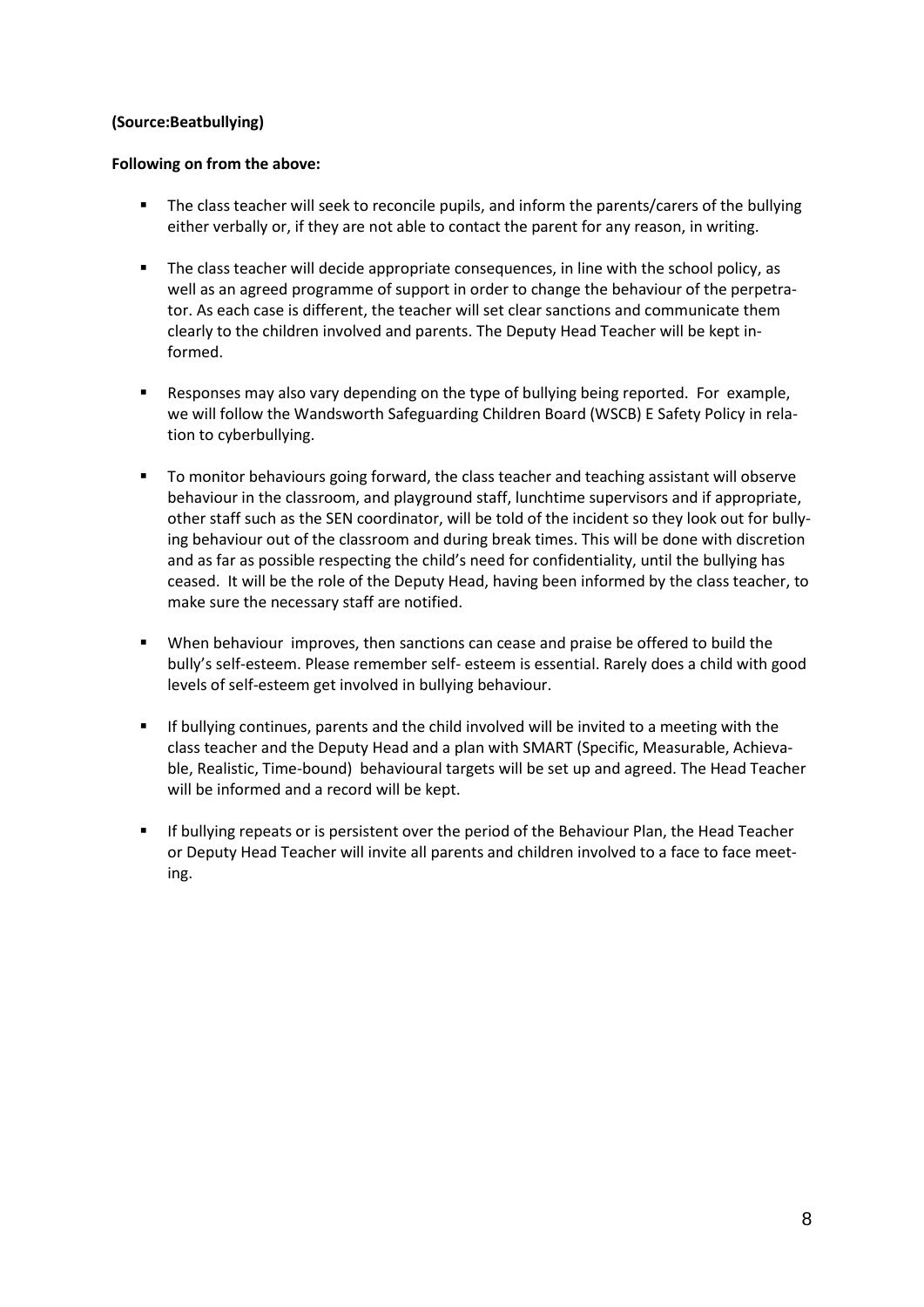#### **Restorative Justice**

Restorative Justice is a positive way of dealing with inappropriate bullying behaviour. Rather than using blame and punishment, those involved in a bullying situation are able to look at what harm has been caused and how people have been affected. They are then able to look at what needs to be done to put things right. The aim is to teach children to take responsibility for the impact of their behaviour on other people.

This is often the preferred method of solution for both children as it enables them both to move forward in a very positive way.

For the Restorative Justice approach to work certain principles need to be followed. These are:

- All people should be treated with respect.
- **Feelings, needs and rights should be considered.**
- **There is a willingness to listen to another's viewpoint or perspective.**
- The focus is on solving problems.
- All those affected by an incident are involved in a decision about what happens next.
- As far as possible, the physical and emotional harm is repaired.

## Guidance for staff

**When working with a bully:**

- **EXECONS** Consider the child's age, maturity and any other relevant factors.
- Remind the child that the school does not accept this anti-social behaviour.
- **Talk about the behaviour rather than the child.**
- All bullying should be reported to the class teacher and the Deputy Head.
- **More persistent or serious bullying will be referred to the Head Teacher by the Deputy Head.**
- **If appropriate, set up a Group Support System see below**

#### **When working with victims:**

- $\blacksquare$  If possible, remove the victim to a quiet place.
- Remind the pupil of the procedures and reassure.
- **•** Decide on appropriate action and who will deal with the incident.
- **If appropriate, arrange a meeting with the victim and perpetrator, with relevant adults to** support (see section on Restorative Justice)
- If appropriate, set up a Group Support System. see below
- **•** Organise time and place for follow up and monitoring.
- **Class teacher to inform parents.**
- See "When Bullying Incidents Occur" appropriate steps to follow